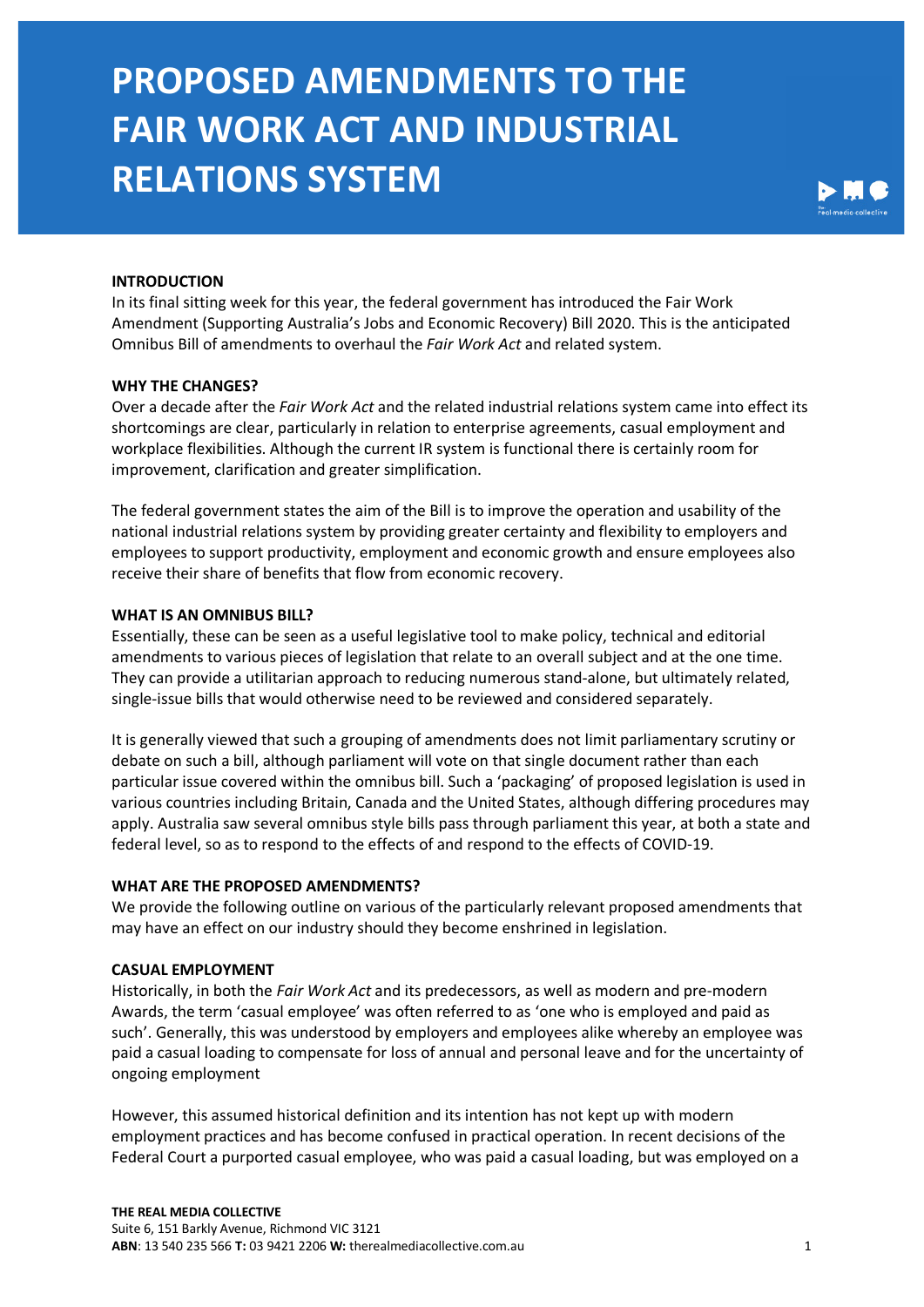

remote worksite and consistently across several years, was deemed not to be a casual employee and was therefore entitled to have been paid annual and personal leave. The court further held that a casual loading payment made "in lieu" of an entitlement, was not necessarily considered the same as satisfying that particular entitlement, and was ineffective as a set off against annual leave and other entitlements.

That decision illustrated several shortcomings in casual employment practices by not regularly revisiting casual arrangements and related contractual terms including "set off" clauses. Additionally, if casual workers are employed on a regular and systematic basis over long periods of time the benefit of employing such workers diminishes, while the risk of them being found to be a permanent employee increases in turn. Further, the abovementioned case and related others illustrated the need for clarification of casual employment due to confusion and errors in interpretation.

For clarification, the governments has proposed an amendment so as to include a statutory definition of 'casual employee' and 'casual employment'. Under the proposed amendments a person is a casual employee of an employer if:

- a) an offer of employment made by the employer to the person is made on the basis that the employer makes no firm advance commitment to continuing and indefinite work according to an agreed pattern of work for the person; and
- b) the person accepts the offer on that basis; and
- c) the person is an employee as a result of that acceptance.

In determining whether, at the time such an offer is made, the employer makes no firm advance commitment to continuing and indefinite work according to an agreed pattern of work for the person, regard must be had only to the following considerations:

- a) whether the employer can elect to offer work and whether the person can elect to accept or reject work;
- b) whether the person will work only as required;
- c) whether the employment is described as casual employment;
- d) whether the person will be entitled to a casual loading or a specific rate of pay for casual employees under the terms of the offer or a fair work instrument.

To avoid doubt, under the proposals a regular pattern of hours would not of itself indicate a firm advance commitment to continuing and indefinite work according to an agreed pattern of work. The question of whether a person is a casual employee of an employer is to be assessed on the basis of the offer of employment and the acceptance of that offer, not on the basis of any subsequent conduct of either party. Essentially, a person who commences casual employment as a result of the acceptance of such an offer remains a casual employee until either conversion to permanent status occurs or if the employee accepts an alternative offer of employment, other than as a casual employee, by the employer and commences work on that basis.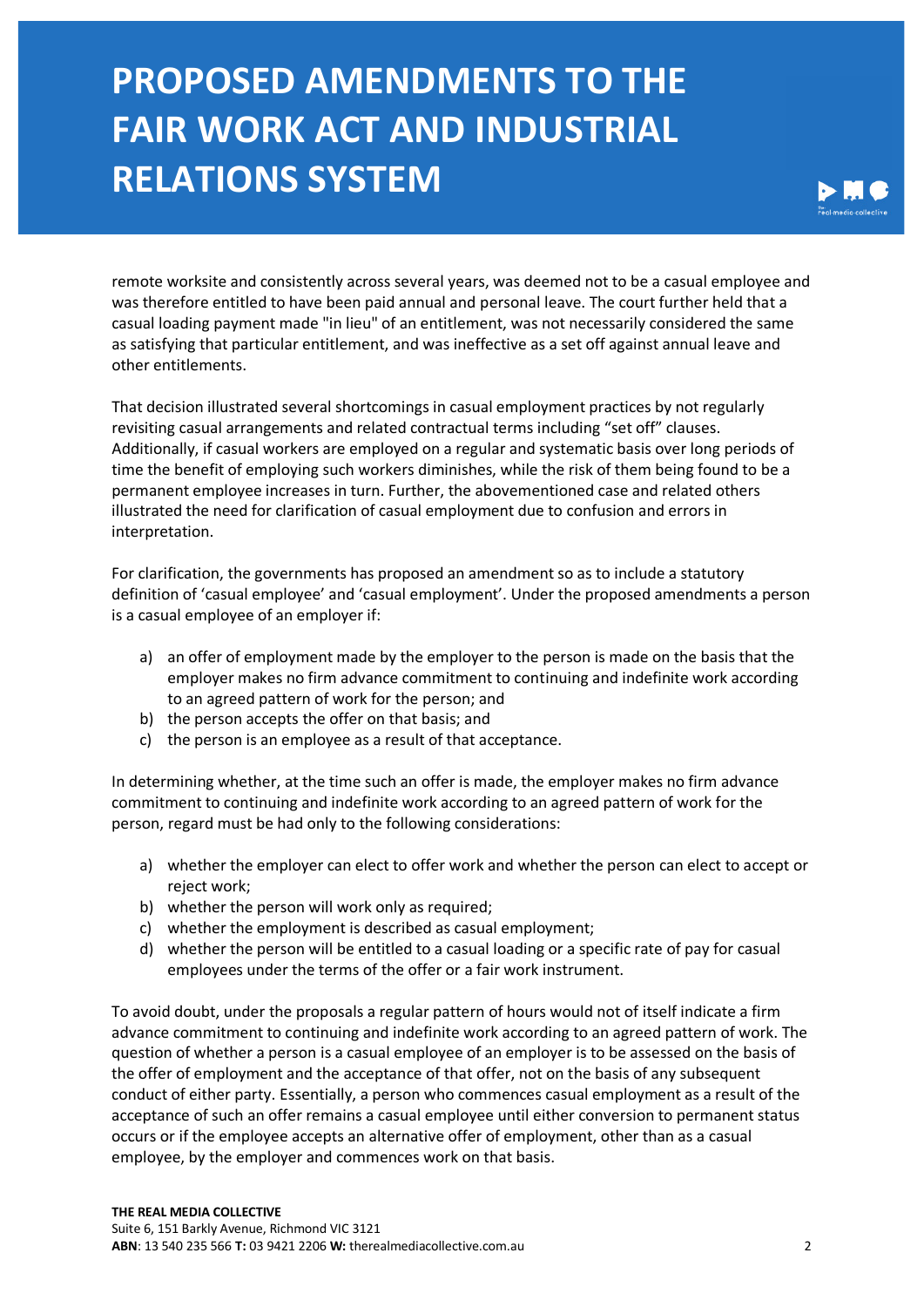

The proposed amendments will also obligate an employer to offer a casual employee a permanent part-time or full-time position if they have worked for a 12-month period, and during the last 6 months they have worked on a regular pattern of hours on an ongoing basis. However, employers may have reasonable grounds to not make the permanent offer based on facts that are known or reasonably foreseeable at the time of deciding not to make the offer. Reasonable grounds for deciding not to make an offer include:

- a) the employee's position will cease to exist in the period of 12 months after the time of deciding not to make the offer;
- b) the hours of work which the employee is required to perform will be significantly reduced in that period;
- c) there will be a significant change in either or both of the following in that period:
	- (i) the days on which the employee's hours of work are 19 required to be performed;
	- (ii) the times at which the employee's hours of work are required to be performed;
	- (iii) which cannot be accommodated within the days or times the employee is available to work during that period;

The Fair Work Commission would deal with any conversion related dispute referred to them by either the employer or employee.

Additionally, and to avoid double dipping scenarios, a statutory offset term is proposed so that any specifically identified casual loading payment will count towards any perceived entitlements a casual employee may otherwise try to later claim.

### **AWARD RELATED FLEXIBILITIES**

The Bill seeks to further extend the workplace flexibilities rolled out as part of the JobKeeper wage subsidy scheme beyond the current sunset of late March.

### Extension of JobKeeper flexibilities

The Bill seeks to extend existing JobKeeper flexibilities in the *Fair Work Act* concerning duties and location of work to employers and employees to whom identified modern awards (discussed below) apply. These flexibilities, with appropriate employee safeguards, would be available for a period of 2 years from the passage of the Bill.

### Part-time Employment

The proposed amendments would provide employers with the ability to offer part-time employees more hours of work at their usual ordinary rates of pay. Employers and part-time employees would be able to enter into a 'simplified additional hours agreement' so part-time employees, and who are covered by specifically identified modern Awards, and work 16 hours per week or an average of 16 hours per week, may work additional hours for the same ordinary rate of pay rather than attract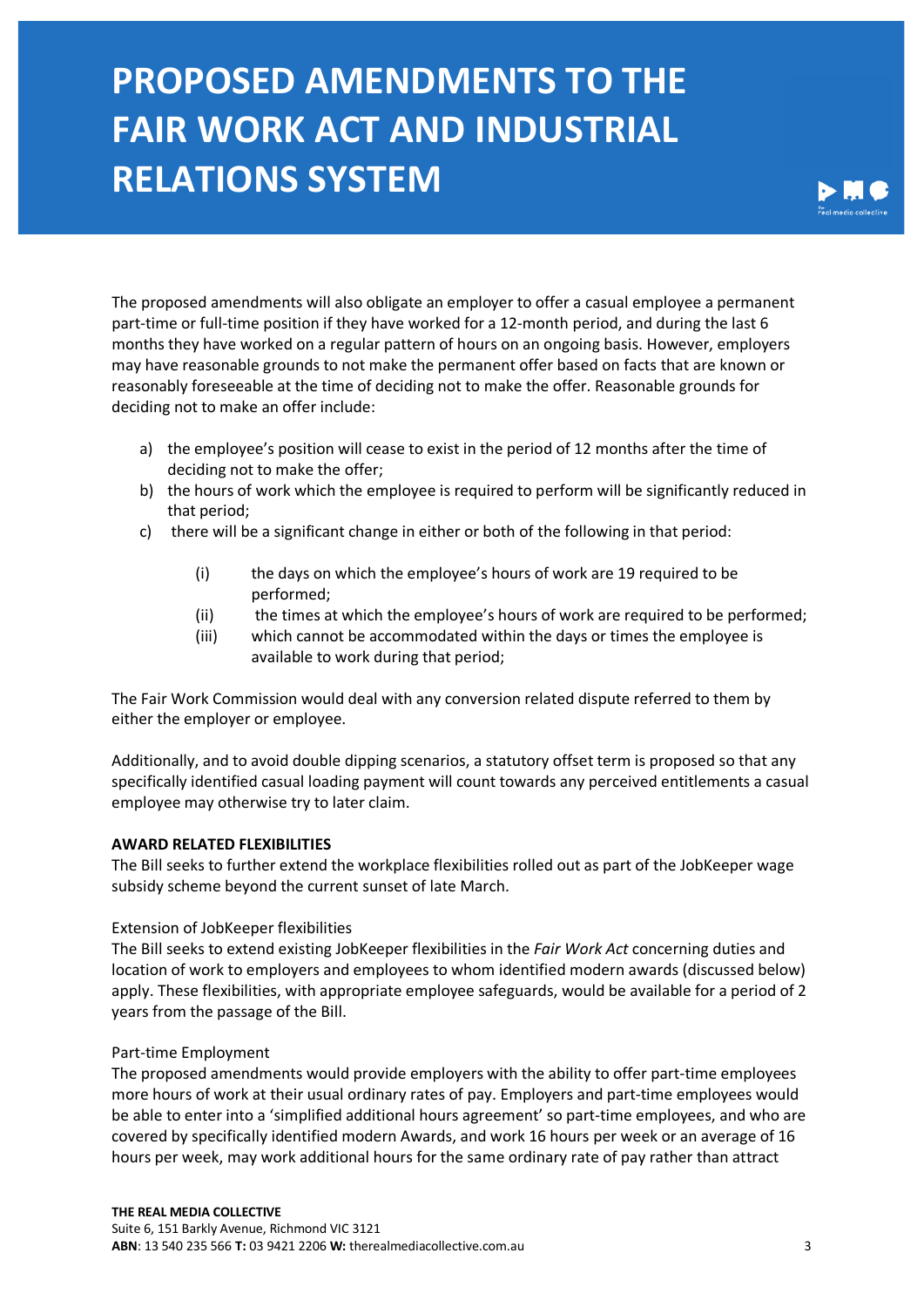

overtime rates. Such agreements could be terminated subject to either party giving 7 days' notice in writing

The proposed list of identified modern Awards includes the Business Equipment Award and the Commercial Sales Award. Comparatively, the Graphic Arts, Printing and Publishing Award and the Clerks - Private Sector Award, and others, already contain terms whereby the employer and parttime employee can generally agree in writing to altering their ordinary hours of work.

Under the proposal there is the chance of some controversy if not appropriately handled as terminating a simplified additional hours agreement, or not doing so, would be seen as a workplace right for the purposes of the general protections under the *Fair Work Act*. The Act prohibits the exertion of undue influence or undue pressure on an employee in relation to a decision by the employee to terminate, or not terminate, a simplified additional hours agreement.

#### **ENTERPRISE AGREEMENTS**

Currently, entering into an enterprise agreement is not the most attractive undertaking for any business. Negotiations can be dragged out and require extensive time and resources have been expended by companies who have been pushed to a bargaining table for a less than productive outcome.

Further, the "Better Off Overall Tests" ("BOOT") that is applied to proposed enterprise agreements requires all workers to be covered by a proposed enterprise agreement to benefit from an enterprise agreement. This has often resulted in a nebulous voodoo of legalistic arguments over whether a proposed agreement does or would pass scrutiny. Under the proposed amendments the enterprise agreement making process and system could be streamlined, and the BOOT reformed.

The amended process for assessment of enterprise agreements against modern awards aims for clarification would require the Fair Work Commission, in applying the better off overall test (BOOT), to:

- > only take into account patterns or kinds of work, or types of employment, that are currently engaged in or are reasonably foreseeable, not those that are hypothetical or not reasonably foreseeable;
- > have regard to the overall benefits (including non-monetary benefits) employees would receive under the agreement compared to a relevant modern award; and
- > have regard to any views relating to whether the agreement passes the BOOT expressed by employers and employees and their bargaining representatives.

The Bill will also permit the Fair Work Commission, in limited circumstances, to approve an agreement which may not pass the BOOT by taking into account the views and circumstances of employees, employer and employee organisation covered by the agreement, the impact of COVID-19 on the enterprise and the extent of employee support for the agreement, and whether approval is in the public interest. This is a time-limited measure (automatically be repealed two years after